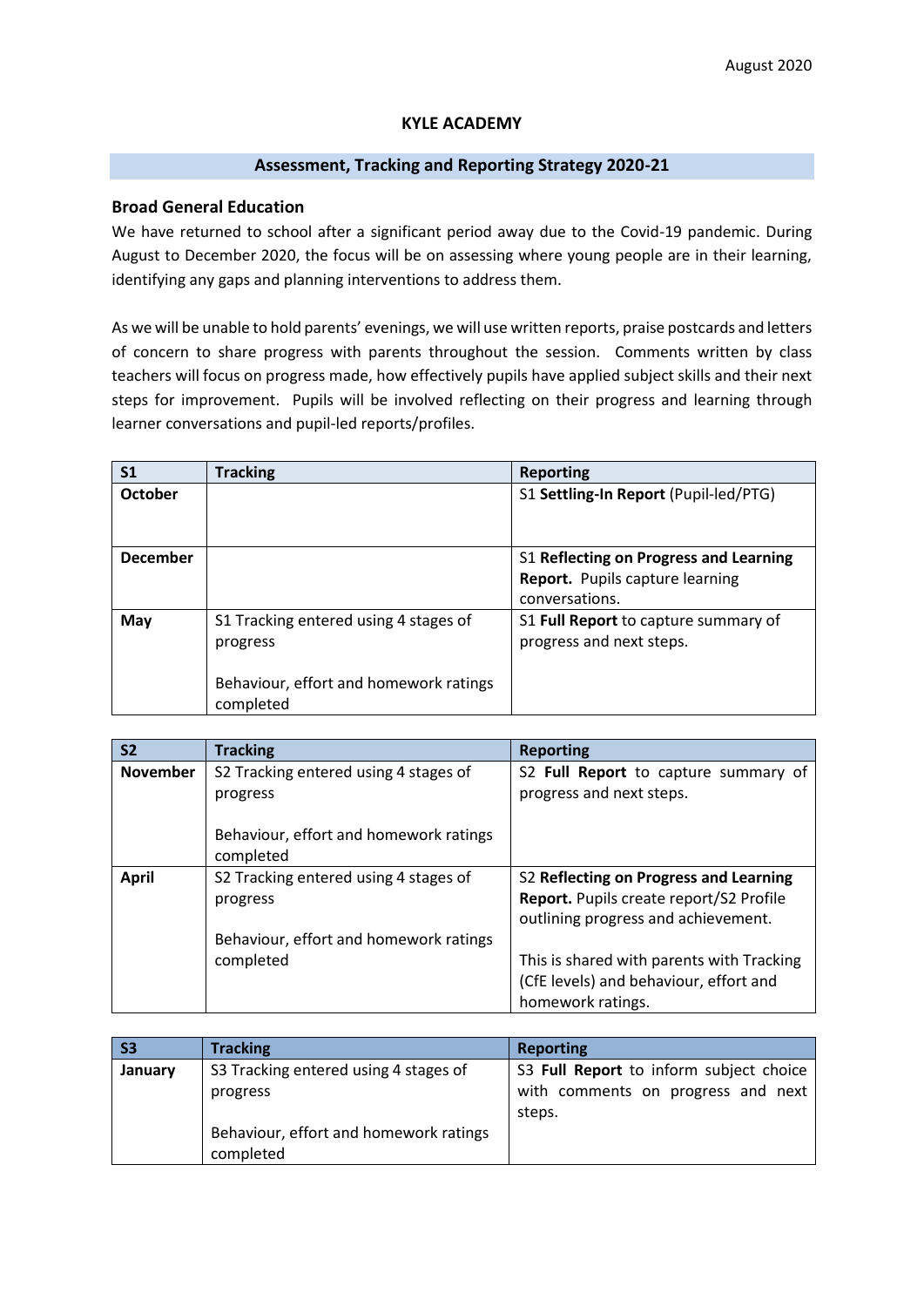| May | S3 Tracking entered using 4 stages of<br>progress   | S3 Profile. Pupils create S3 Profile<br>outlining progress and achievement.                              |  |  |  |
|-----|-----------------------------------------------------|----------------------------------------------------------------------------------------------------------|--|--|--|
|     | Behaviour, effort and homework ratings<br>completed | This is shared with parents with Tracking<br>(CfE levels) and behaviour, effort and<br>homework ratings. |  |  |  |

# **Senior Phase**

This year, it will be important to use robust and reliable assessment in an on-going way to gather evidence of predicted attainment for SQA estimates. Three evenly-spaced tracking periods will ensure we are periodically looking at evidence of demonstrated attainment and making judgements about progress against the criteria developed by departments last year. Three tracking reports, along with letters of concern, will ensure parents are kept informed about progress while we are unable to hold parents' evenings.

| S4/5/6          | <b>Tracking</b>                                  | <b>Reporting</b>                    |  |  |  |
|-----------------|--------------------------------------------------|-------------------------------------|--|--|--|
| September       | Aspirational targets entered by class<br>٠       |                                     |  |  |  |
|                 | teachers                                         |                                     |  |  |  |
| <b>October</b>  | Tracking data entered with<br>$\blacksquare$     | Tracking Report shared with parents |  |  |  |
|                 | comments re next steps                           |                                     |  |  |  |
|                 | Behaviour, effort and homework<br>$\blacksquare$ |                                     |  |  |  |
|                 | ratings completed                                |                                     |  |  |  |
| <b>December</b> | Evidence gathered to make<br>٠                   | Tracking Report shared with parents |  |  |  |
|                 | informed comments about                          |                                     |  |  |  |
|                 | progress/target areas/ strategies to             |                                     |  |  |  |
|                 | support improvement.                             |                                     |  |  |  |
|                 | Tracking data entered with<br>٠                  |                                     |  |  |  |
|                 | comments re next steps                           |                                     |  |  |  |
|                 | Behaviour, effort and homework<br>$\blacksquare$ |                                     |  |  |  |
|                 | ratings completed                                |                                     |  |  |  |
| <b>February</b> | Evidence gathered to make<br>٠                   | Tracking Report shared with parents |  |  |  |
|                 | informed comments about                          |                                     |  |  |  |
|                 | progress/target areas/ strategies to             |                                     |  |  |  |
|                 | support improvement.                             |                                     |  |  |  |
|                 | Tracking data entered with<br>$\blacksquare$     |                                     |  |  |  |
|                 | comments re next steps                           |                                     |  |  |  |
|                 | Behaviour, effort and homework<br>٠              |                                     |  |  |  |
|                 | ratings completed                                |                                     |  |  |  |
| March/April     | <b>Estimates entered</b><br>٠                    |                                     |  |  |  |
|                 |                                                  |                                     |  |  |  |
|                 |                                                  |                                     |  |  |  |
|                 |                                                  |                                     |  |  |  |
|                 |                                                  |                                     |  |  |  |

## **Monitoring**

Whole school data is collated and reviewed by SLT, PTs and departments, to monitor pace and progress and plan interventions where required. This is built into our Self-Evaluation Calendar.